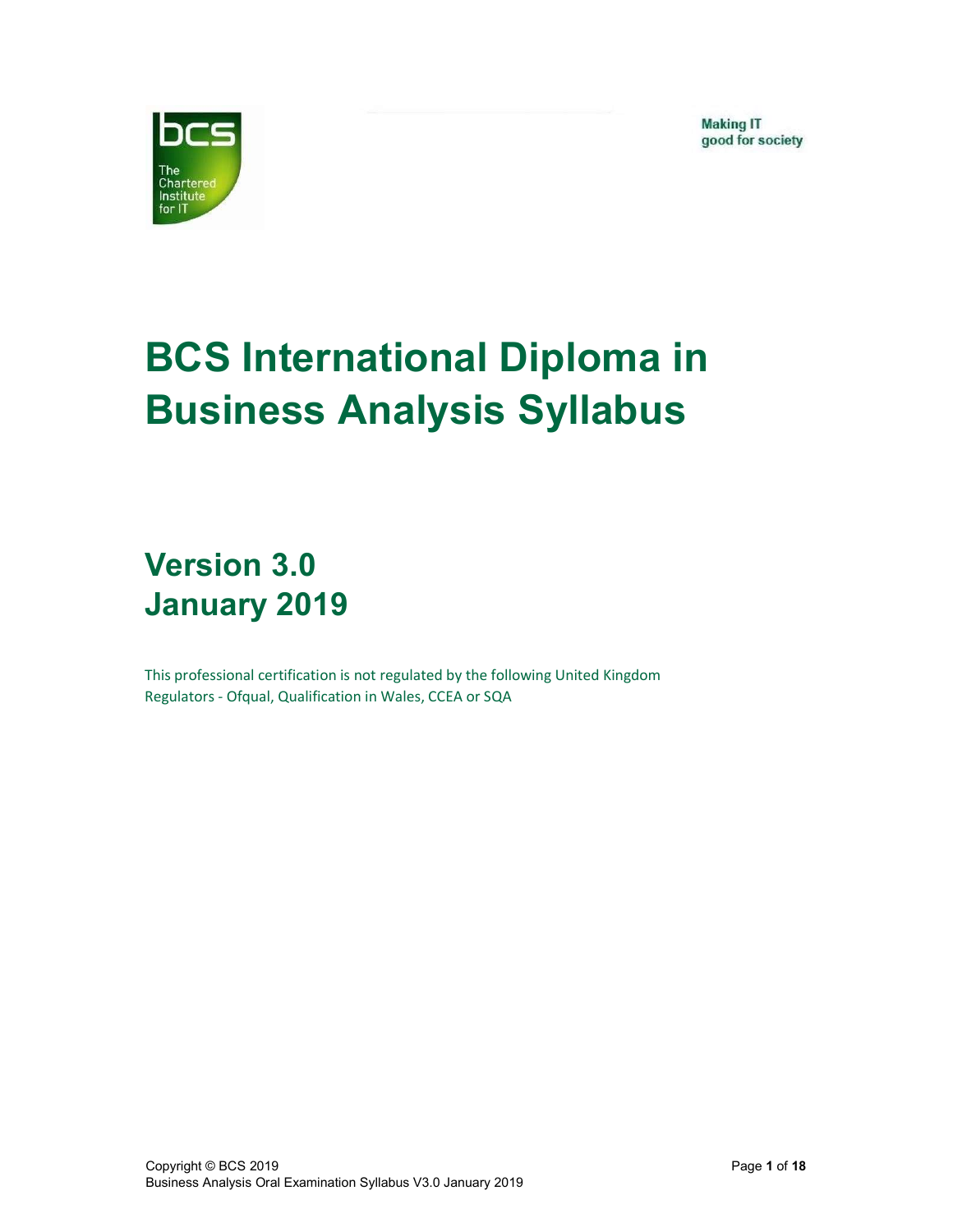### **Contents**

|  | 9   |  |  |  |
|--|-----|--|--|--|
|  |     |  |  |  |
|  | 9   |  |  |  |
|  | 9   |  |  |  |
|  | 10  |  |  |  |
|  | 10  |  |  |  |
|  | 10  |  |  |  |
|  | 10  |  |  |  |
|  | 10  |  |  |  |
|  | -10 |  |  |  |
|  | 10  |  |  |  |
|  | 11  |  |  |  |
|  |     |  |  |  |
|  | 11  |  |  |  |
|  | 11  |  |  |  |
|  | 11  |  |  |  |
|  | 11  |  |  |  |
|  | 11  |  |  |  |
|  | 11  |  |  |  |
|  |     |  |  |  |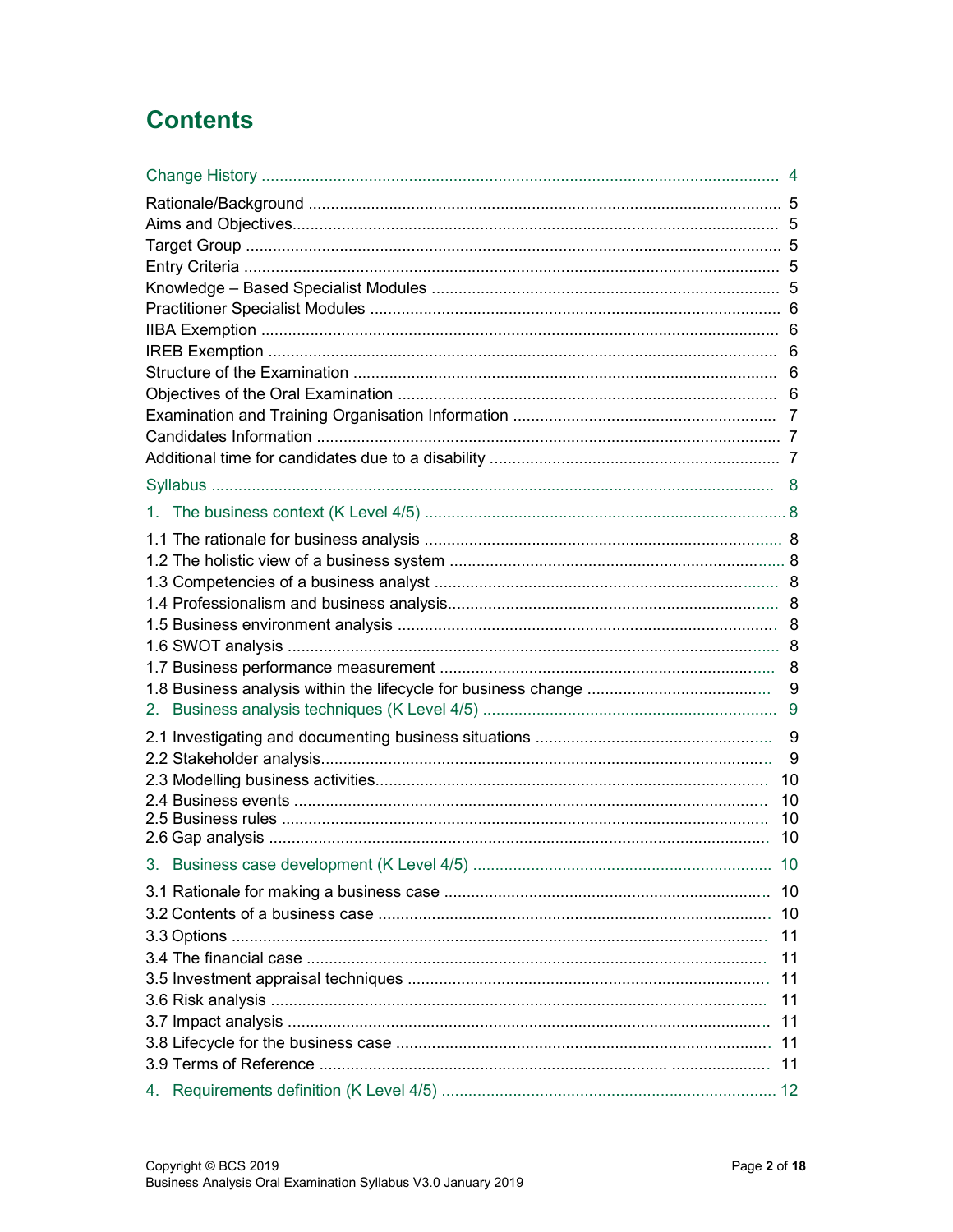|    | 12 |
|----|----|
|    | 12 |
|    | 12 |
|    | 12 |
|    | 13 |
|    | 13 |
|    | 13 |
|    | 13 |
|    | 13 |
|    | 13 |
|    | 13 |
|    | 14 |
|    | 14 |
| 6. |    |
|    | 15 |
|    | 15 |
|    | 15 |
|    | 16 |
|    | 16 |
|    | 17 |
|    | 18 |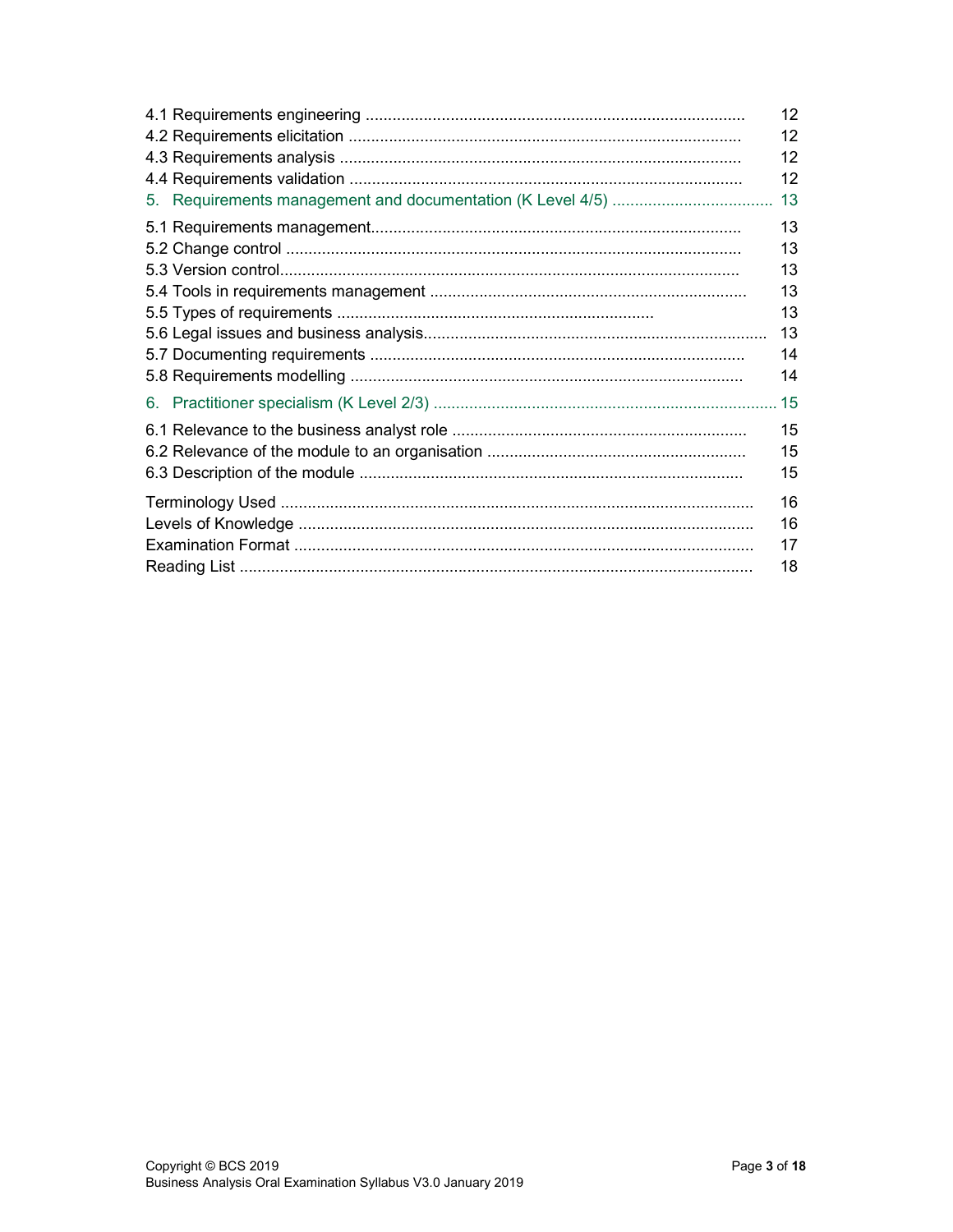### Change History

Any changes made to the syllabus shall be clearly documented with a change history log. This shall include the latest version number, date of the amendment and changes made. The purpose is to identify quickly what changes have been made.

| <b>Version</b>                    | <b>Changes Made</b>                                                                                                                                                                                                                                                                      |
|-----------------------------------|------------------------------------------------------------------------------------------------------------------------------------------------------------------------------------------------------------------------------------------------------------------------------------------|
| <b>Number</b>                     |                                                                                                                                                                                                                                                                                          |
| Version 3.0<br>January 2019       | Knowledge-based specialism removed as a knowledge area.<br>Generic items within this knowledge area moved to earlier in the<br>syllabus. Sectors of the economy removed.                                                                                                                 |
| Version 2.4<br>December 2016      | Strapline regarding regulated statement has been added                                                                                                                                                                                                                                   |
| Version 2.3<br>Nov 2014           | Updated the reading list.                                                                                                                                                                                                                                                                |
| Version 2.3<br>June 2013          | Renamed 'IT Enabled Business Change' to 'Business Change'<br>Removed time limit for Organisational Context to be accepted as<br>the knowledge-based specialism. Updated the details of the<br>Michael Blackstaff book Finance for IT Decision Makers (3rd<br>Edition)                    |
| Version 2.1<br>June 2012          | Added 'International' to the Qualification Title                                                                                                                                                                                                                                         |
| Version 2.0<br>March 2011         | Removed references to ISEB and replaced logos with BCS.<br>Changed Business Analysis Essentials to Business Analysis<br>Practice.<br><b>Renamed Section 1</b><br>Added new Sections: 1.3; 1.5; 1.6; 3.8; 6.2; 6.3<br>Extended Sections: 1.7; 2.1; 2.5; 4.1; 4.3; 4.4; 5.1; 5.6; 5.7; 6.5 |
| Version $1.2$<br><b>July 2011</b> | Document updated to reflect the BSD refresh                                                                                                                                                                                                                                              |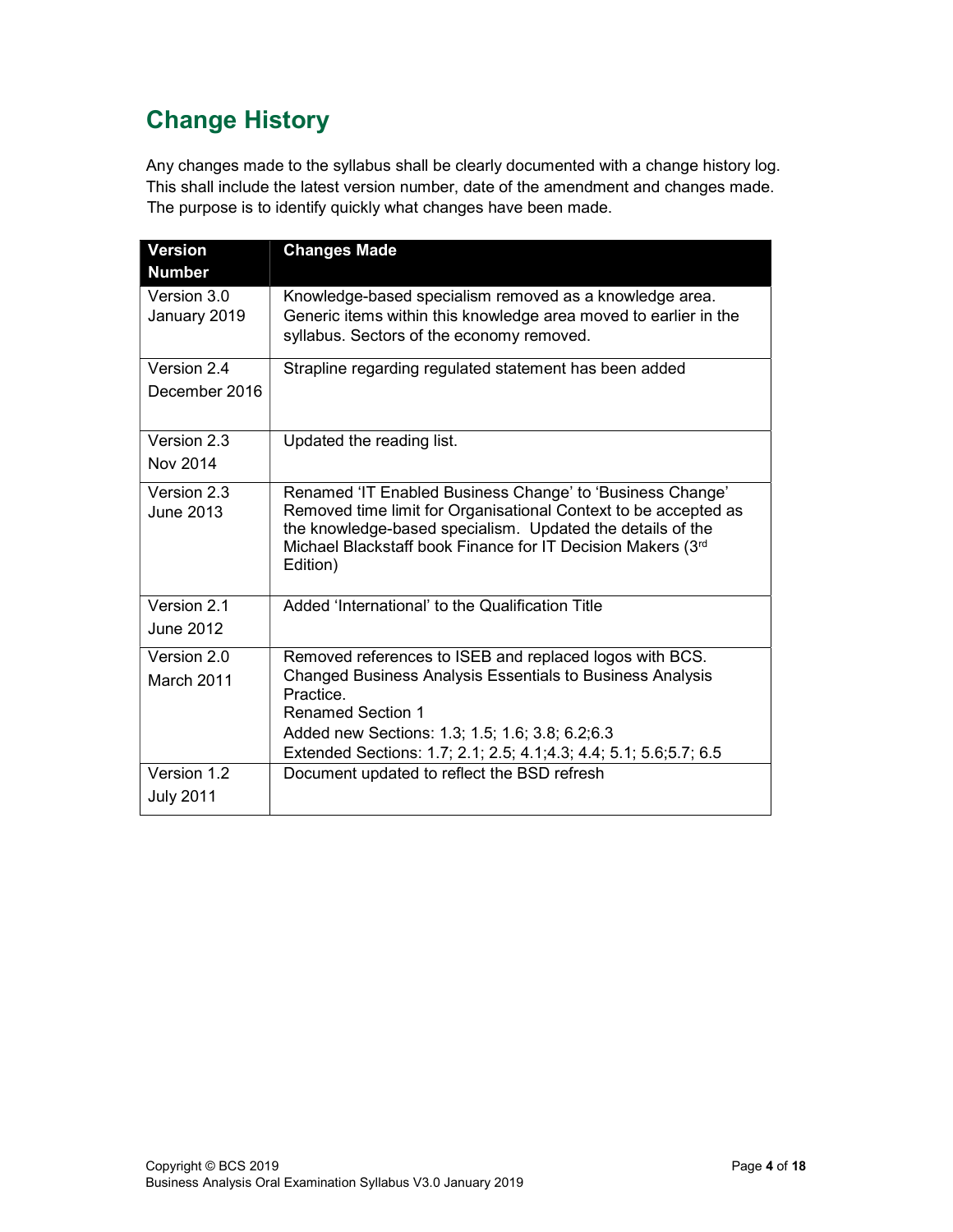#### Rationale/Background

The oral examination for the BCS International Business Analysis Diploma is taken by candidates on successful completion of a set of written examinations. It focuses on the application of their knowledge and also provides an opportunity to assess their interpersonal and problem solving skills. This is the highest level qualification within the business change section of the Professional Certifications qualifications portfolio.

#### Aims and Objectives

The BCS International Diploma in Business Analysis provides a professional qualification for business analysts. It sets a standard by which business analysts may be assessed. Holders of the qualification will have had to demonstrate competency in a range of skills and techniques and will have passed examinations that assess performance across knowledge levels 2-5.

### Target Group

This qualification is aimed at business and IT professionals who wish to demonstrate that they have a detailed understanding of business analysis best practice.

### Entry Criteria

The entry criteria for this examination are:

- Examination passes in the BCS Certificates in Business Analysis Practice (formerly known as Business Analysis Essentials) and Requirements Engineering.
- An examination pass in one of the knowledge-based specialist modules defined below.
- An examination pass in one of the practitioner specialist modules defined below.

It is recommended that candidates sit the oral examination within 12 months of completing the pre-requisite modules.

### Knowledge – Based Specialist Modules

BCS Foundation Certificate in Business Analysis BCS Foundation Certificate in Business Change BCS Foundation Certificate in Project Management BCS Certificate in Commercial Awareness \*

\* Organisational Context (the predecessor to Commercial Awareness) is accepted as a knowledge-based specialism.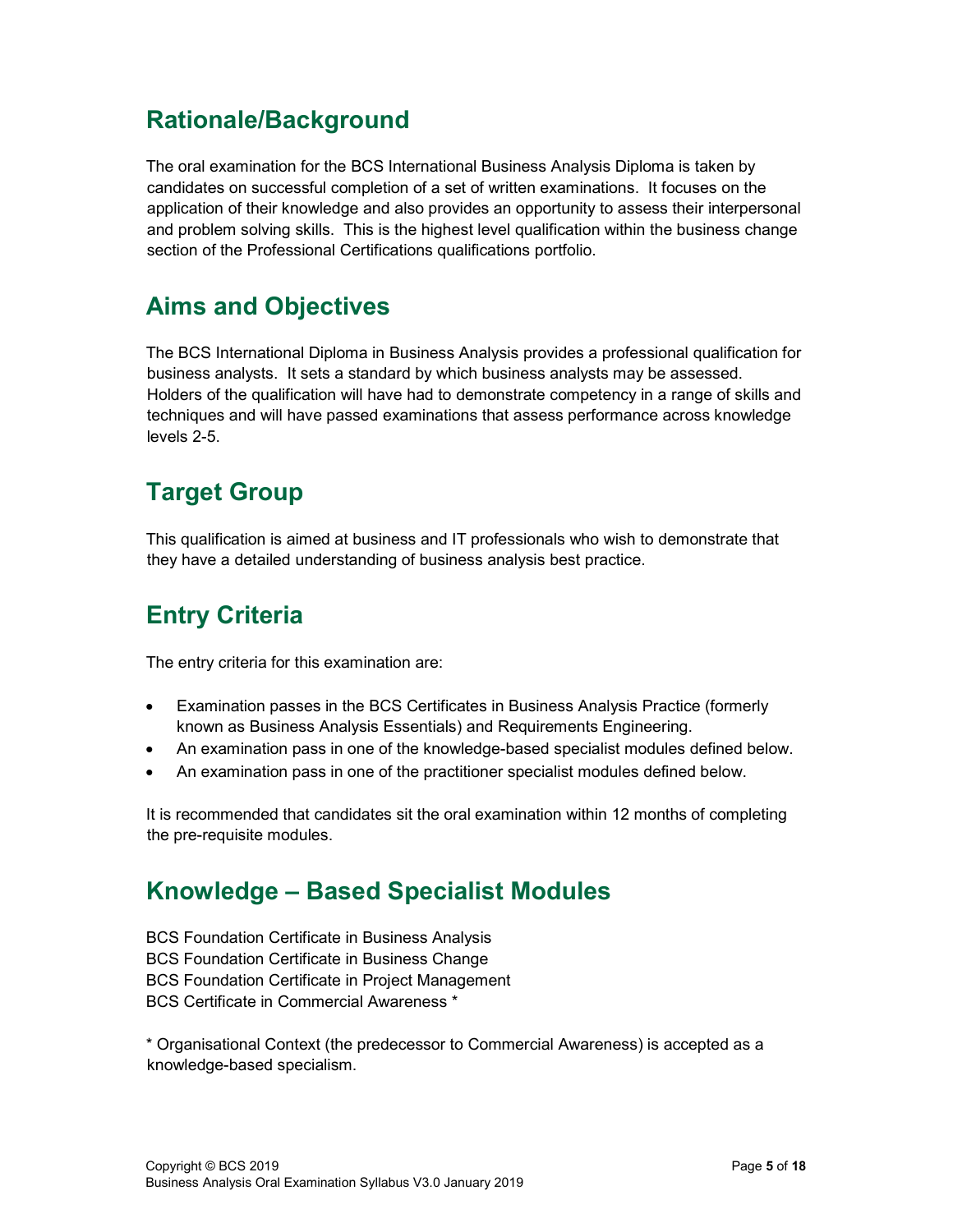#### Practitioner Specialist Modules

BCS Certificate in Modelling Business Processes BCS Certificate in Benefits Management and Business Acceptance BCS Certificate in Systems Development Essentials BCS Certificate in Systems Modelling Techniques BCS Certificate in Data Management Essentials

#### IIBA Exemption

Candidates holding the IIBA CBAP qualification are exempt from the BCS Certificate in Requirements Engineering and the knowledge-based specialist module.

#### IREB Exemption

Candidates who have completed IREB's Certified Professional for Requirements Engineering (CPRE) Foundation level will be exempt from taking the BCS Certificate in Requirements Engineering to achieve their Business Analysis Diploma.

Candidates who have completed the BCS Certificate in Requirements Engineering will be exempt from taking the IREB CPRE Foundation level to progress to the IREB's Advanced level.

#### Structure of the Examination

The examination is conducted by two oral examiners and lasts for 50 minutes. Candidates are not allowed to take any written material into the oral examination. The questions are concerned with the application of the business analysis techniques and approaches defined in this syllabus and the practitioner specialist module syllabus nominated by the candidate.

### Objectives of the Oral Examination

The objectives of this oral examination are:

- To assess the candidate's level of knowledge of the business analysis topics defined in this syllabus.
- To assess the candidate's ability to apply the business analysis techniques defined in this syllabus.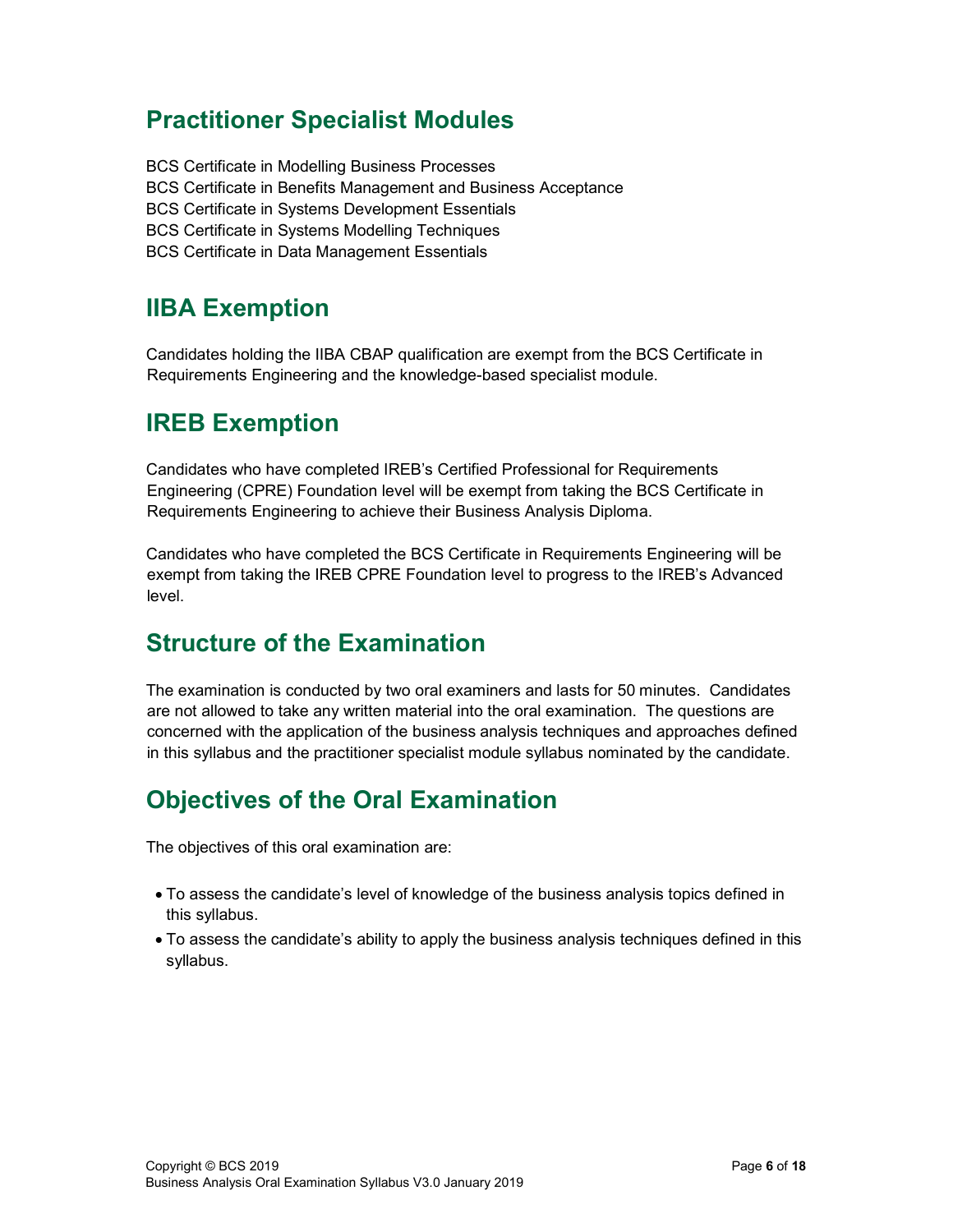### Examination and Training Organisation Information

This qualification is examined and awarded by BCS and there is no training pre-requisite for the written or oral examinations. However, where the oral examiners identify omissions or errors in the training provided by accredited BCS Examination Providers or BCS Training Organisations, feedback regarding such issues will be provided to the relevant provider/organisation.

#### Candidate Information

Candidates are not required to attend training courses prior to sitting the oral examination. However, it is recommended that candidates revise thoroughly the subject areas identified in the syllabus content below. Although attendance at an Oral Examination Preparation Day offered by an accredited training provider is not mandatory, attendance is strongly recommended to gain a better understanding of the structure and format of the oral examination. An oral preparation day will also help candidates understand the rationale for the questioning approach adopted by the oral examiners.

Candidates who pass the oral examination are awarded the International Diploma in Business Analysis. Candidates who fail the oral examination are provided with feedback that identifies the particular areas of weakness identified during the oral examination.

#### Additional time for candidates due to a disability

Candidates who have a disability which may impact their ability to take and pass the oral interview may be eligible for additional time. An example would be if a candidate has a speech impediment. Please advise BCS at the time of booking the oral examination

Where candidates have been granted extra time during the oral examination, BCS will try to allocate the final interview slot of the day so that there are fewer time restrictions. Please inform BCS as early as possible so that the best time slot can be allocated. In exceptional circumstances, it may be possible to allow written responses to the interview questions.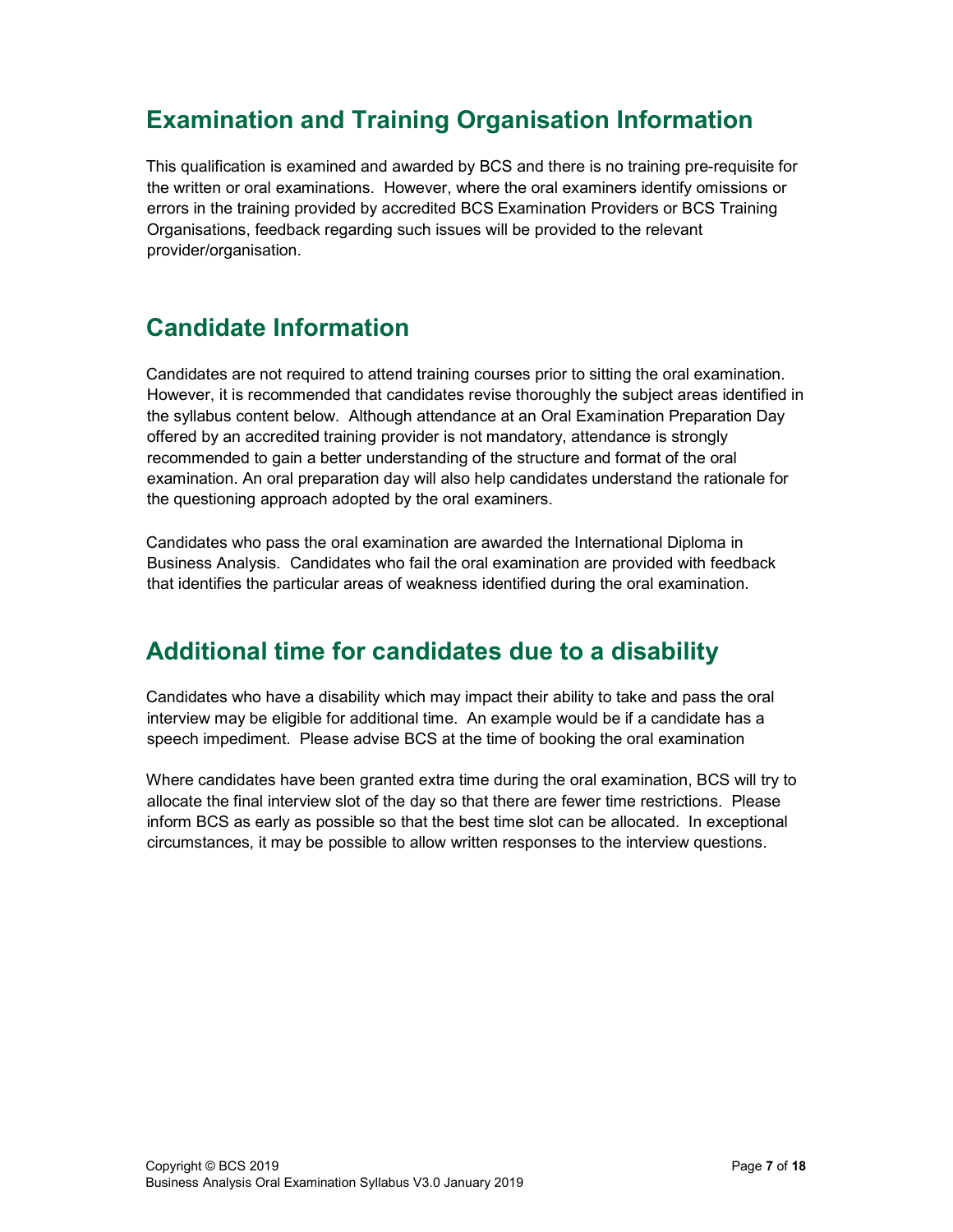### Syllabus

The syllabus is structured into sections relating to major subject headings and numbered with a single digit section number. The syllabus content identifies the subject areas and topics to be examined. The knowledge (K) level from Bloom's Taxonomy is shown for each subject area. Bloom's Taxonomy is explained in a later section of this syllabus.

#### 1. The business context (K Level 4/5)

- 1.1 The rationale for business analysis
	- Why is business analysis important?
	- What benefits can business analysis offer organisations?

#### 1.2 The holistic view of a business system

- The importance of taking a holistic view
- Aspects of a holistic view
	- o People
	- o Process
	- o Organisation
	- o Information and Technology
- 1.3 Competencies of a business analyst
	- Business domain knowledge
	- Personal and behavioural skills
	- Professional skills
- 1.4 Professionalism and business analysis
	- The role of BCS in professional development of business analysts
	- The importance of a code of conduct/ Professional standards
- 1.5 Business environment analysis
	- A technique to analyse the influences from the external business environment.
	- A technique to analyse the capability of the internal business environment.
- 1.6 SWOT analysis
	- Links to the internal business environment analysis (strengths and weaknesses).
	- Links to the external business environment analysis (opportunities and threats).
	- Using the SWOT analysis.
- 1.7 Business performance measurement
	- Critical Success Factors (CSFs)
	- Key Performance Indicators (KPIs)
	- Performance targets
	- The link between CSFs, KPIs and performance targets
	- The Balanced Business Scorecard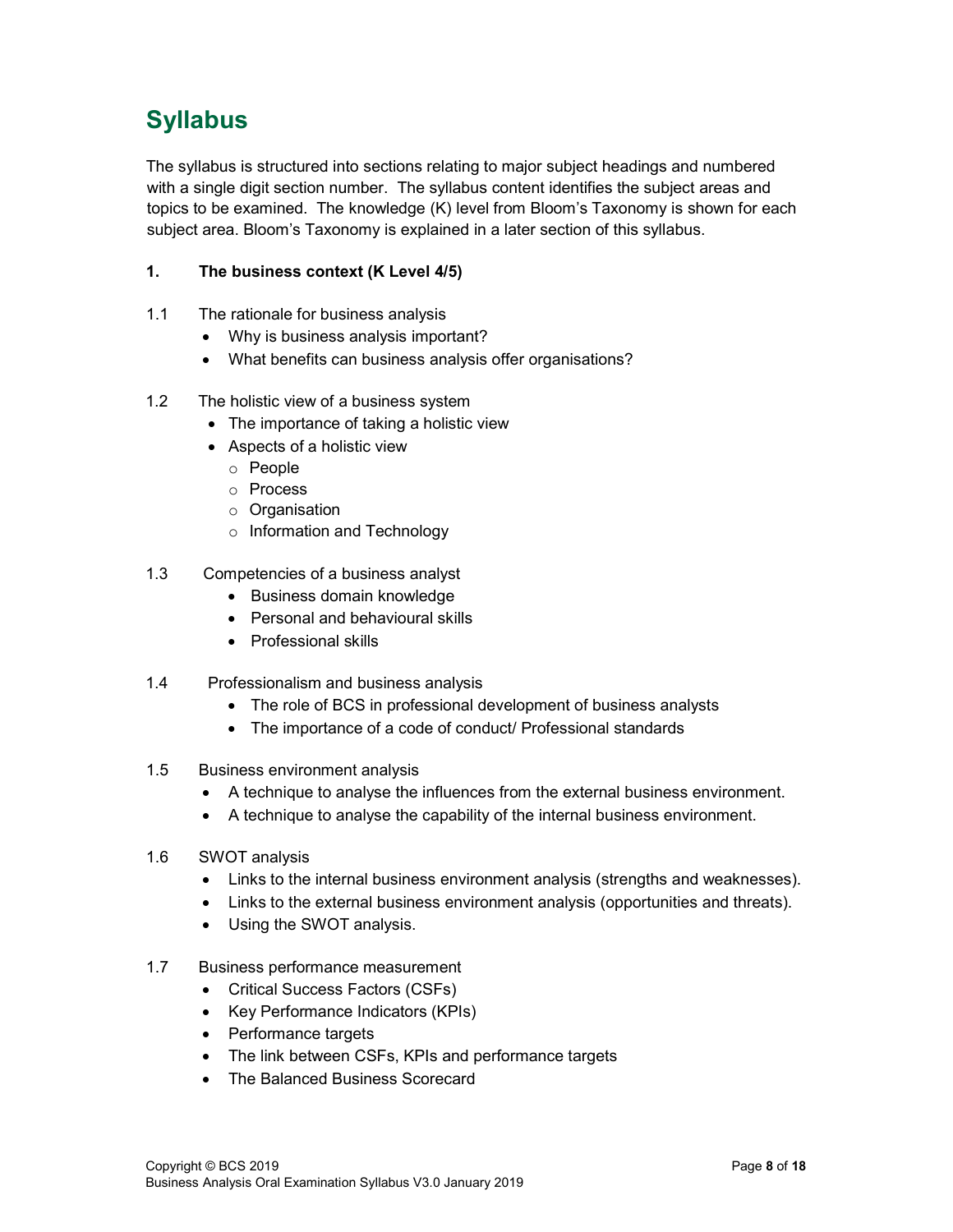- 1.8 Business analysis within the lifecycle for business change
	- Stages of the lifecycle:
		- o Alignment
		- o Definition
		- o Design
		- $\circ$  Implementation: the emotional curve and organisational culture
		- o Realisation
	- Key differences between Waterfall and Agile solution delivery

#### 2. Business analysis techniques (K Level 4/5)

- 2.1 Investigating and documenting business situations
	- Investigation techniques:
	- o Interviews
	- o Workshops
	- o Observation
	- o Shadowing
	- o Questionnaires
	- o Document analysis
	- o Focus groups
	- o Sampling
	- o Special purpose records
	- o Scenarios
	- o Prototyping
	- Advantages and disadvantages of the techniques
	- Applying the techniques to different business situations
	- At least one technique used to document existing business situations.

\*Note the technique to document a business situation must provide a means of representing the various aspects of the existing business situation, not just one view. For example, an 'as is' business process model may be a supplementary technique but would not provide sufficient information to document the entire business situation.

- 2.2 Stakeholder analysis
	- Techniques used to identify stakeholders
	- Categories of stakeholder
		- $\circ$  Business stakeholders project sponsor, business managers, end-users, subject matter (domain) expert
		- $\circ$  External stakeholders customers, suppliers, regulators
	- One technique to analyse and prioritise stakeholders
	- Strategies for on-going stakeholder communication and management
	- Rationale for understanding stakeholder perspectives
	- One technique to analyse a stakeholder perspective
	- Approach to resolving conflicts in stakeholder perspective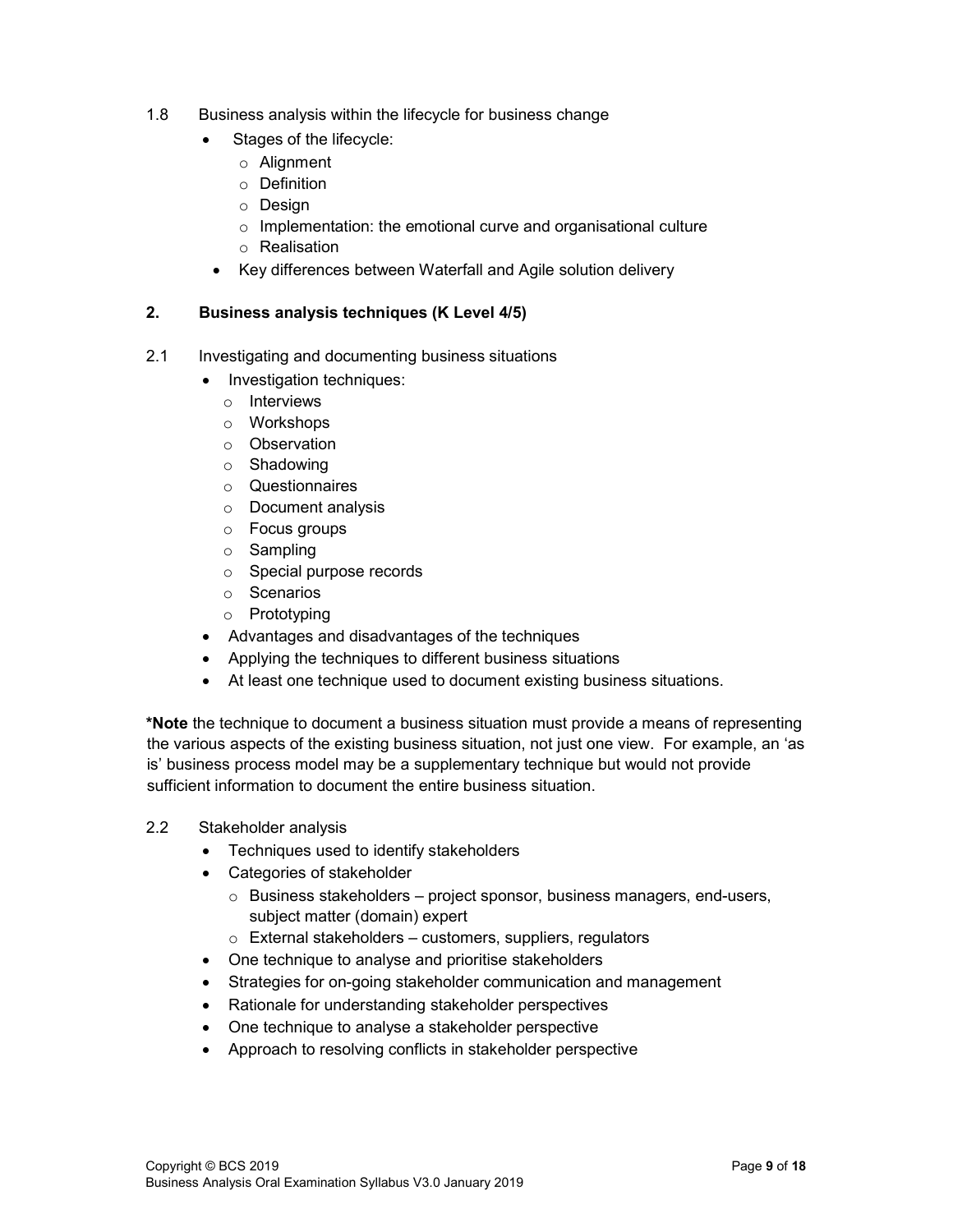- 2.3 Modelling business activities
	- Rationale for modelling a conceptual view of activities for a specific perspective
	- A technique to model a conceptual view of business activities
		- o Types of activities
		- o Dependencies between activities
	- Relationship between the business perspective and the corresponding business activities
- 2.4 Business events
	- Types of business event
		- o External
		- o Internal
		- o Time-based
	- Rationale for analysing business events
- 2.5 Business rules
	- Types of business rule
		- $\circ$  Constraints on the organisation, including external legal and regulatory constraints
		- o Internal policies
		- o Internal procedures
		- Relevance of business rules to business process and system process modelling
- 2.6 Gap analysis
	- The process for gap analysis
	- Techniques used in gap analysis:
		- $\circ$  to represent the existing business situation
		- o to represent the desired business situation
		- $\circ$  to analyse areas of activity
		- $\circ$  to identify potential actions for business improvement
		- Identifying actions and options for business change

#### 3. Business case development (K Level 4/5)

- 3.1 Rationale for making a business case
- 3.2 Contents of a business case
	- Background description
	- Options and their descriptions (see 3.3)
	- Costs
		- o areas of cost
		- o tangible and intangible costs
		- o quantifying costs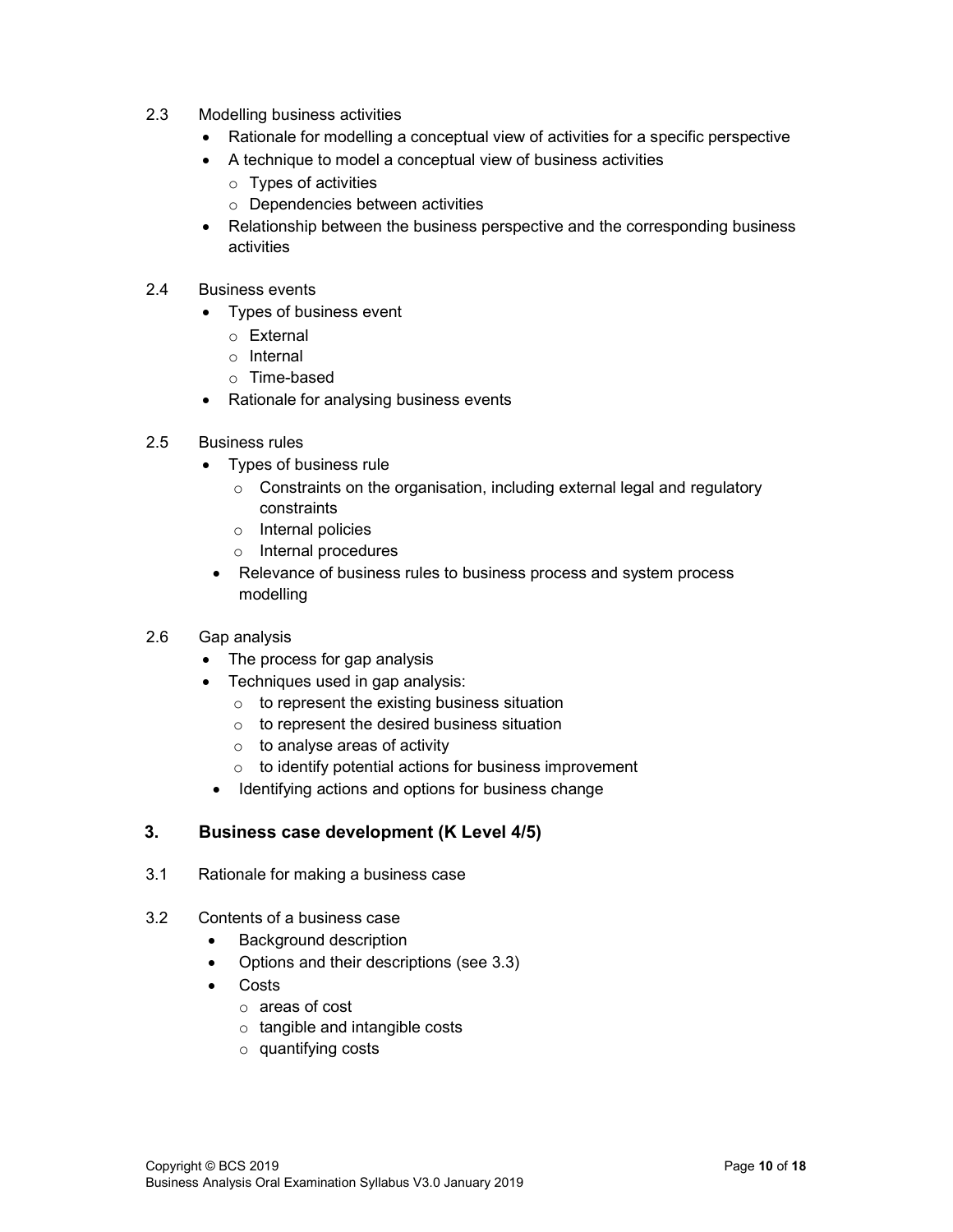- **Benefits** 
	- o areas of business benefit,
	- $\circ$  tangible and intangible benefits,
	- o quantifying benefits
- Cost/benefit analysis using investment appraisal techniques (see 3.5)
- Risks
	- o areas of risk
	- o types of risk
	- o risk analysis (see 3.6)
- $\bullet$  Impacts (see 3.7)
- Recommendations the preferred option
- 3.3 Options
	- Defining a range of options
	- The 'do nothing' option
	- Perspectives to evaluate feasibility: business, technical and financial
- 3.4 The financial case
	- Rationale for making the financial case
- 3.5 Investment appraisal techniques
	- Rationale for different investment appraisal techniques:
		- o Payback period or break-even analysis
		- o Discounted Cash Flow/Net Present Value analysis
		- o Internal Rate of Return analysis

#### 3.6 Risk analysis

- Assessing the impact of the risks
- Assessing the probability of the risks
- Risk management approaches
	- o risk acceptance
	- o risk avoidance
	- o risk mitigation
- 3.7 Impact analysis
	- Analysing the impacts on the organisation's culture and behaviour
- 3.8 Lifecycle for the business case
	- Rationale for business case reviews/gateways
- 3.9 Terms of reference
	- Rationale for terms of reference for the selected solution
	- Content of a terms of reference: business and project objectives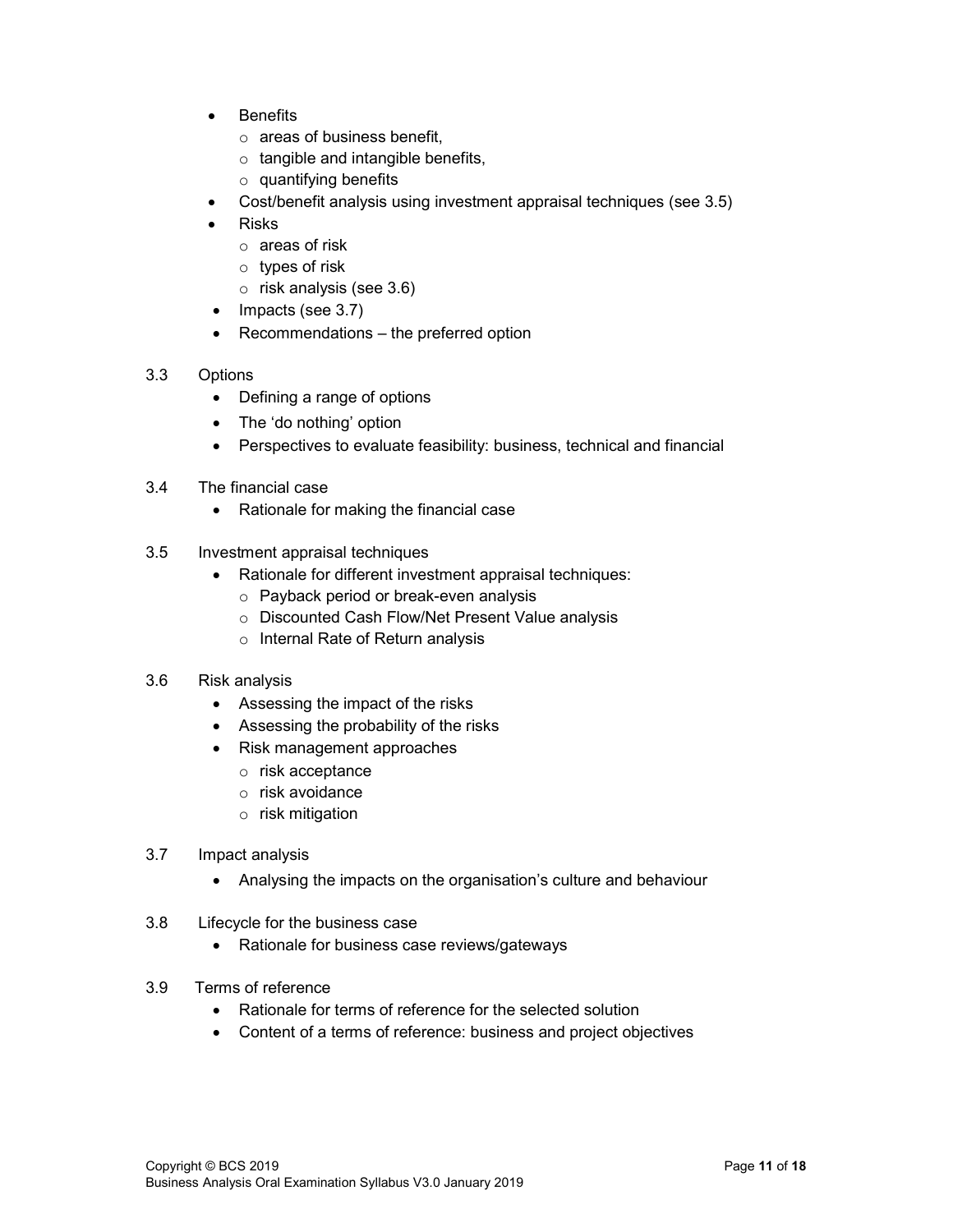#### 4. Requirements definition (K Level 4/5)

- 4.1 Requirements engineering
	- Rationale for requirements engineering
	- Definition of a requirement
	- Hierarchy of requirements
	- Elements of the requirements engineering approach
	- Requirements planning and estimating
- 4.2 Requirements elicitation
	- Techniques to elicit requirements (see list of techniques in 2.1)
	- Applying the techniques when eliciting requirements
	- Knowledge types
		- o Tacit
		- o Non-tacit/Explicit
		- o Relevance of techniques when eliciting different knowledge types
- 4.3 Requirements analysis
	- Separation between requirements analysis and elicitation
	- Requirements analysis tasks
		- o Checking congruence with business objectives and the business case
		- o Checking feasibility
		- $\circ$  Structuring the requirements
		- $\circ$  Prioritisation the structure and application of a technique to allocate a priority to each requirement. The link between the prioritisation technique and the lifecycle for delivery of the solution.
		- o Packaging requirements for delivery
		- o Use of scenarios and prototyping in requirements analysis
		- o Dealing with overlapping, duplicate and conflicting requirements
	- Quality characteristics of the requirements
		- o testable
		- o unambiguous
		- o relevant
		- o clear
		- o complete
		- o consistent
		- o traceable
- 4.4 Requirements validation
	- Rationale for requirements validation
	- Requirements validation process
	- Stakeholder concerns and responsibilities in requirements validation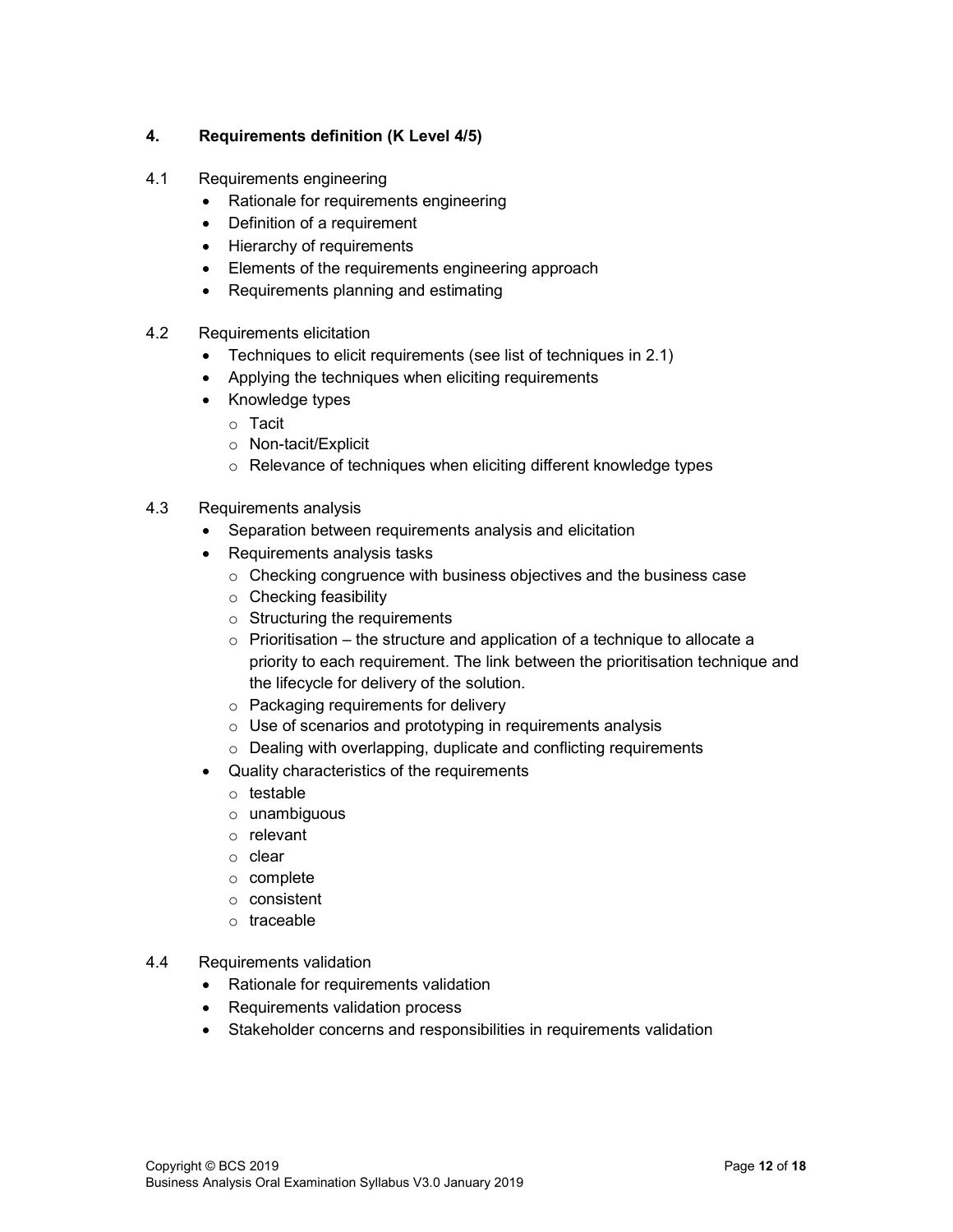#### 5. Requirements management and documentation (K Level 4/5)

- 5.1 Requirements management
	- Rationale for requirements management
	- Elements of requirements management
		- $\circ$  Identifying requirements
		- o Source of the requirement
		- o Owner of the requirement
		- o Cross-references for the requirement
		- o Change control
		- o Version control
		- o Storage of the documented requirements
	- Traceability
		- o Vertical traceability
		- o Horizontal traceability
- 5.2 Change control
	- Change control process
- 5.3 Version control
	- Configuration management process
	- Levels of configuration item individual requirement or document
	- Version numbering
- 5.4 Tools in requirements management
	- Functionality provided by tools
		- o Storage of documentation and models
		- o Linkage and cross-referencing
		- o Change and version control
		- o Access restrictions
- 5.5 Types of requirements
	- General business requirements
	- Technical requirements
	- Functional requirements
	- Non-functional requirements
- 5.6 Legal issues and business analysis
	- Data protection: rationale, principles and impact on requirements
	- Disability access: rationale, principles and impact on requirements

\*Note this section is not concerned with the detail of the relevant laws but the underlying rationale for each area and the relevance to the business analyst.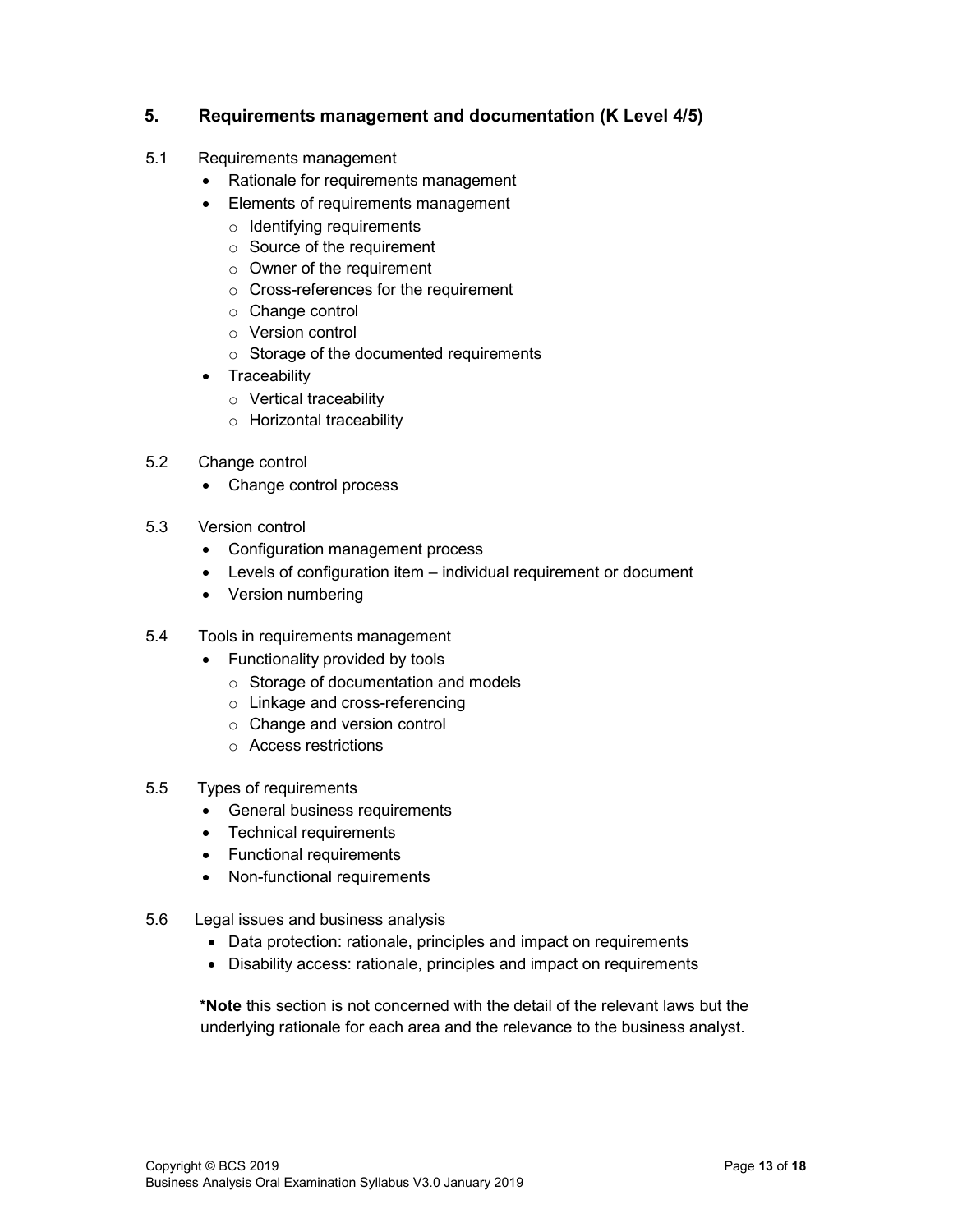- 5.7 Documenting requirements
	- Requirements documentation styles
		- o Use case diagram: (see 5.8)
		- o User stories: purpose, format and content
		- o Data model: (see 5.8)
		- o Requirements Catalogue: purpose of the elements described for each requirement:
			- $-$  identifier
			- $-$  name
			- description
			- business area
			- $-$  type of requirement
			- author
			- source
			- owner
			- $-$  priority
			- $-$  rationale/justification
			- cross-referenced requirements
			- cross-referenced documents
			- acceptance criteria
			- status/resolution
			- version number and date

#### 5.8 Requirements modelling

- The rationale for modelling requirements: eliciting, analysing and validating requirements
- Purpose of use case models and data models
- Use case diagrams and descriptions
	- o The notation and structure including:
		- $-$  the actors
		- $-$  the use cases within the system scope
		- $-$  the associations between the actors and the use cases
		- $-$  the boundary of the system
- Modelling the system data requirements
	- o The notation and structure of a technique to model the system data requirements, including:
		- $-$  the groupings of data
		- $-$  the degree of the relationships between data groupings
		- $-$  the types of optionality within relationships between data groupings
- Business rules and the data model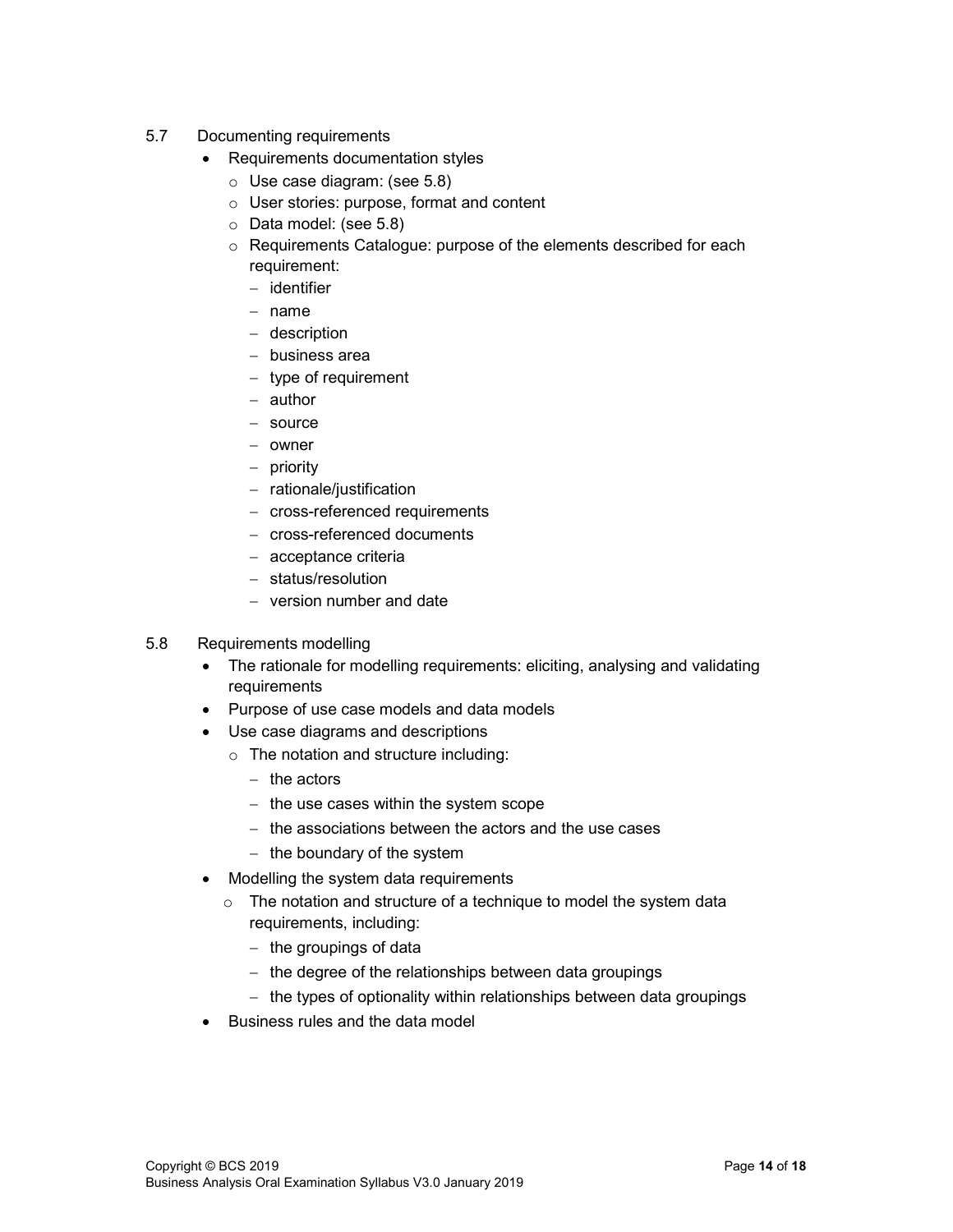#### 6. Practitioner specialism (K Level 2/3)

For the selected module:

- 6.1 Relevance to the business analyst role
	- Use of the approach in business analysis work
	- Use of the techniques in business analysis work
- 6.2 Relevance of the module to an organisation
- 6.3 Description of the module
	- The approach adopted in the module
		- o Rationale for the approach
		- o Overview of the approach
	- The techniques covered by the module
		- o Rationale for using the techniques
		- o Relevance of the techniques
		- o Application of the techniques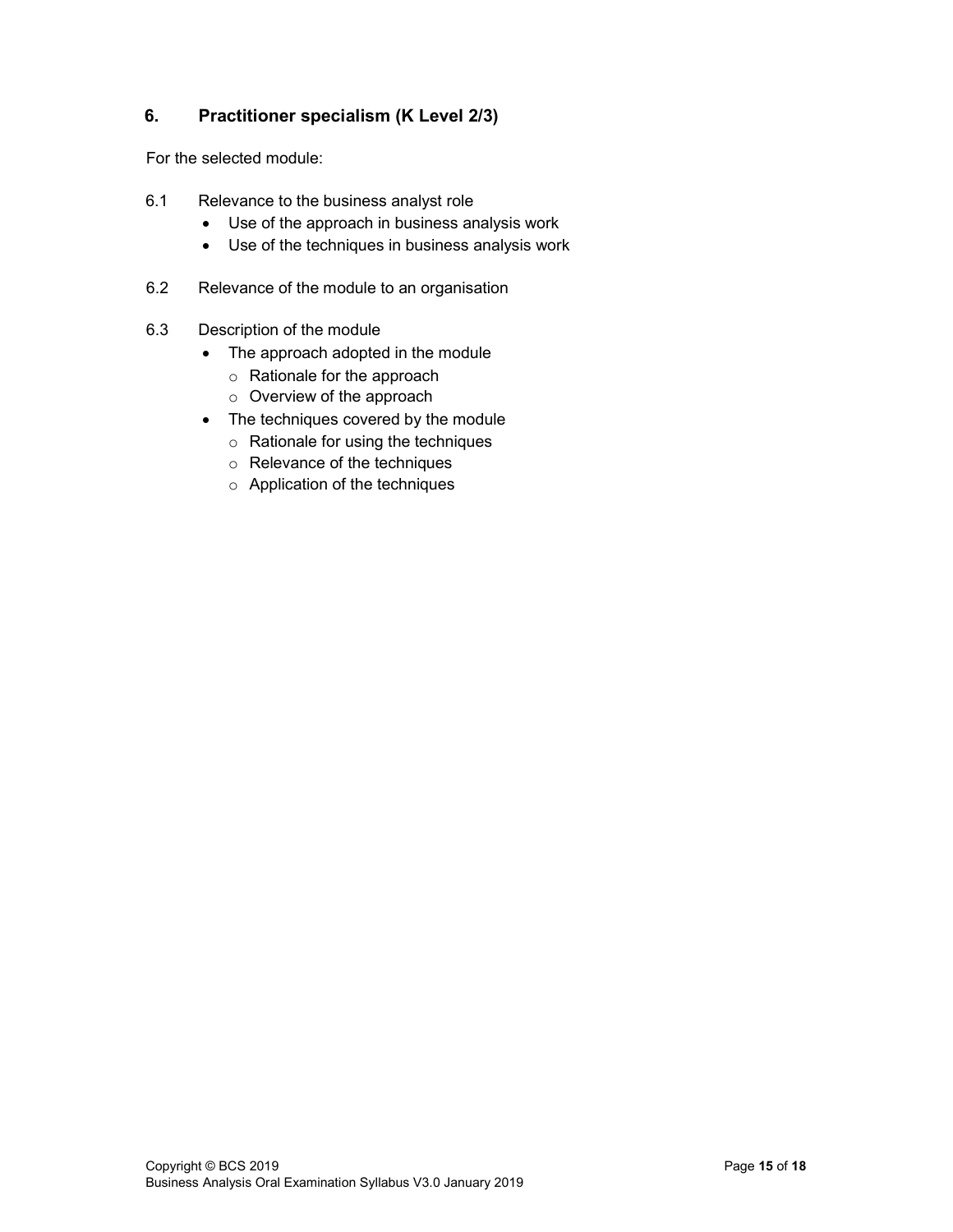### Terminology Used

The terminology used in the oral examination will conform to that adopted in BCS publications on Business Analysis and related disciplines such as Project Management (see reading list at the end of this syllabus).

#### Levels of Knowledge

Each section of this syllabus has been assigned a knowledge level based upon Bloom's taxonomy of knowledge in the cognitive domain (ref Taxonomy of Educational Objectives, Handbook 1 – The Cognitive Domain, Bloom et al., New York 1956). Bloom defined six levels of knowledge, which can be broadly interpreted as per the table below.

| Level          | <b>Levels of Knowledge</b> |  |
|----------------|----------------------------|--|
| K6             | Evaluate                   |  |
| K <sub>5</sub> | <b>Synthesise</b>          |  |
| K4             | Analyse                    |  |
| K3             | <b>Apply</b>               |  |
| K <sub>2</sub> | Understand                 |  |
| Κ1             | Remember                   |  |

The knowledge levels that apply to this syllabus are K2 – K5, which means that examination questions will test the candidate's understanding of the relevant syllabus topics at these levels only.

Example questions for each level are provided below.

| Level          | <b>Sample question</b>                                                                                                                                         |
|----------------|----------------------------------------------------------------------------------------------------------------------------------------------------------------|
| K <sub>2</sub> | What is the purpose of producing a business case before initiating a project?                                                                                  |
| K3             | In the scenario just described, how would you organise a workshop to<br>identify the solution requirements?                                                    |
| K4/5           | If you were at the start of a new business analysis assignment to help<br>improve the effectiveness of a particular business area, what would you do<br>first? |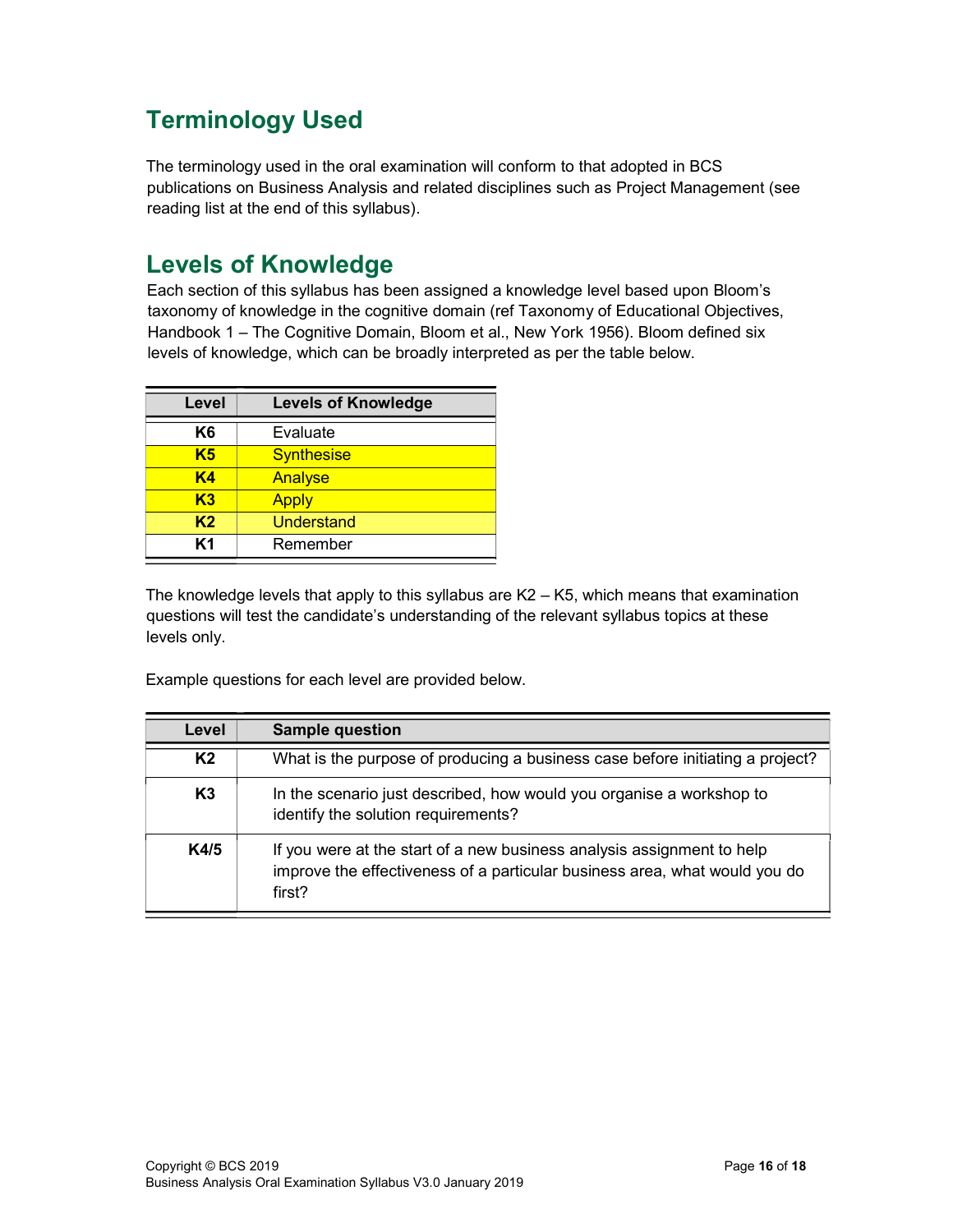### Examination Format

| Type                                 | Oral                                                 |
|--------------------------------------|------------------------------------------------------|
| <b>Duration</b>                      | 50 minutes. Candidates are able to request           |
|                                      | additional time if they have a disability that would |
|                                      | impact them during an oral examination such as a     |
|                                      | speech impediment.                                   |
| Pre-Requisite for course and/or exam | Candidates must have passed written examinations     |
|                                      | in the two core modules, one knowledge-based         |
|                                      | specialist module and one practitioner module.       |
| Invigilated/Proctored                | No. Conducted by two oral examiners.                 |
| Closed                               | Yes. Reading material is not to be used during the   |
|                                      | oral interview.                                      |
| Pass Mark                            | Pass or fail                                         |
| Delivery                             | Interview by two oral examiners                      |